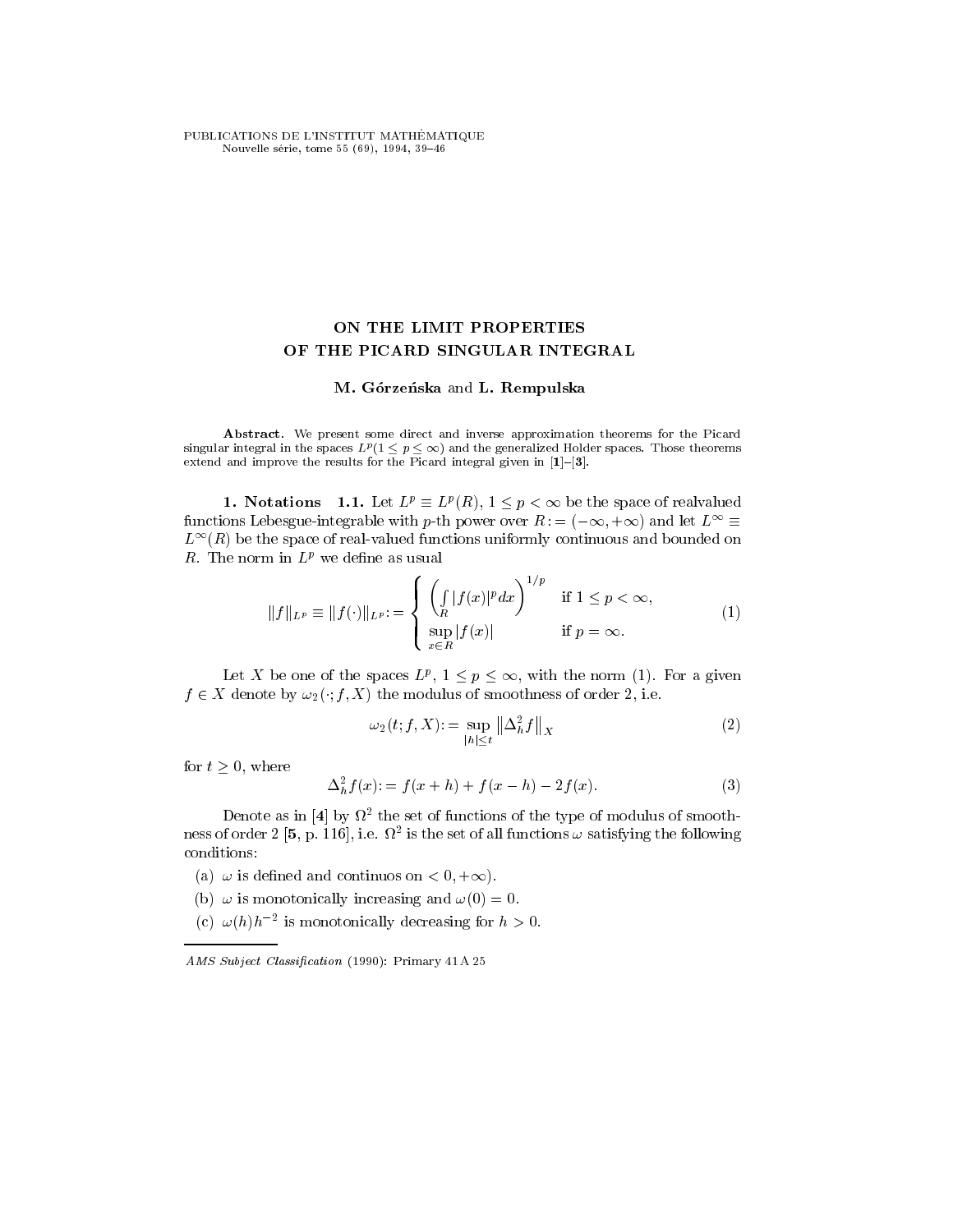It is easy to verify that for every  $\omega \in \Omega^*$ , there exist positive constants  $m_1$ and  $M_2$  ( $M_i = M_i(\omega)$ ,  $i = 1, 2$ ) such that

$$
M_1 t^2 \le \omega(t) \le M_2 t^2 \int\limits_t^1 \omega(z) z^{-3} dz \tag{4}
$$

for all  $0 \lt t \lt 1/2$ .

Similary as in [4], for a given  $\omega \in \Omega^+$ , denote by  $\Lambda^+$  the class of all functions  $f \in X$  for which

$$
||f||_{X^{\omega}}^{*} = \sup_{h>0} \|\Delta_{h}^{2} f\|_{X}/\omega(x) < +\infty.
$$
 (5)

In  $X^+$  we denne the norm

$$
||f||_{X^{\omega}} := ||f||_X + ||f||_{X^{\omega}}^*.
$$
\n(6)

Denote as in [4] by  $A^+, \omega \in M^-,$  the class of all functions  $\jmath \in A$  such that  $\lim_{h\to 0+} \|\Delta_h^{\pi} f\|_X/\omega(h) = 0$ . The norm in  $X^-$  we define by (6).  $X^-$  and  $X^-$  with the norm (6) are called the generalized Holder spaces. If  $\omega, \mu \in \Omega^+$  and the function

$$
q(h) := \omega(h) / \mu(h), \qquad h > 0,
$$
\n<sup>(7)</sup>

is monotonically increasing, then

$$
X^{\omega} \subset X^{\mu} \text{ and } \tilde{X}^{\omega} \subset \tilde{X}^{\mu}. \tag{8}
$$

 $\text{I\hspace{-.1em}I} \hspace{.1em} \mathrel{\mathcal{F}}\hspace{.1em} \mathrel{\mathcal{F}}\hspace{.1em} \mathrel{\mathcal{F}}\hspace{.1em} \mathrel{\mathcal{F}}\hspace{.1em} \mathrel{\mathcal{F}}\hspace{.1em} \mathrel{\mathcal{F}}\hspace{.1em} \mathrel{\mathcal{F}}\hspace{.1em} \mathrel{\mathcal{F}}\hspace{.1em} \mathrel{\mathcal{F}}\hspace{.1em} \mathrel{\mathcal{F}}\hspace{.1em} \mathrel{\mathcal{F}}\hspace{.1em} \mathrel{\mathcal{F}}\hs$ 

$$
\omega_2(t; f, X) \le \omega(t) \|f\|_{X^\omega}^*, \quad t > 0. \tag{9}
$$

 $\texttt{u}$   $\mid$   $\in$   $\Lambda$   $\degree$  , then

$$
\omega_2(t; f, X) = o(\omega(t)) \text{ as } t \to 0+.
$$
\n(10)

1.2. In the papers  $[1]-[3]$  are examined the limit properties of the Picard singular integral

$$
P(x, r; f) = (2r)^{-1} \int\limits_R f(x+t) \exp(-|t|/r) dt,
$$
\n(11)

 $x \in R$ ,  $r \in I$ :  $=$   $(0, 1 \geq$  and  $r \to 0+$ , for the functions f belonging to  $L^p$  ( $1 \leq p \leq$  $\infty$ ) or the classical Holder spaces  $H^-(0 \leq \alpha \leq 1)$  of continuous functions.

The purpose of this note is to generalize the resulte given in  $[1]-[3]$ .

 $B$ y  $m_k$ ( $\,$ ),  $\kappa = 1, 2, \ldots, \,$  we shall defible suitable positive constants depending only on the indicated parameters.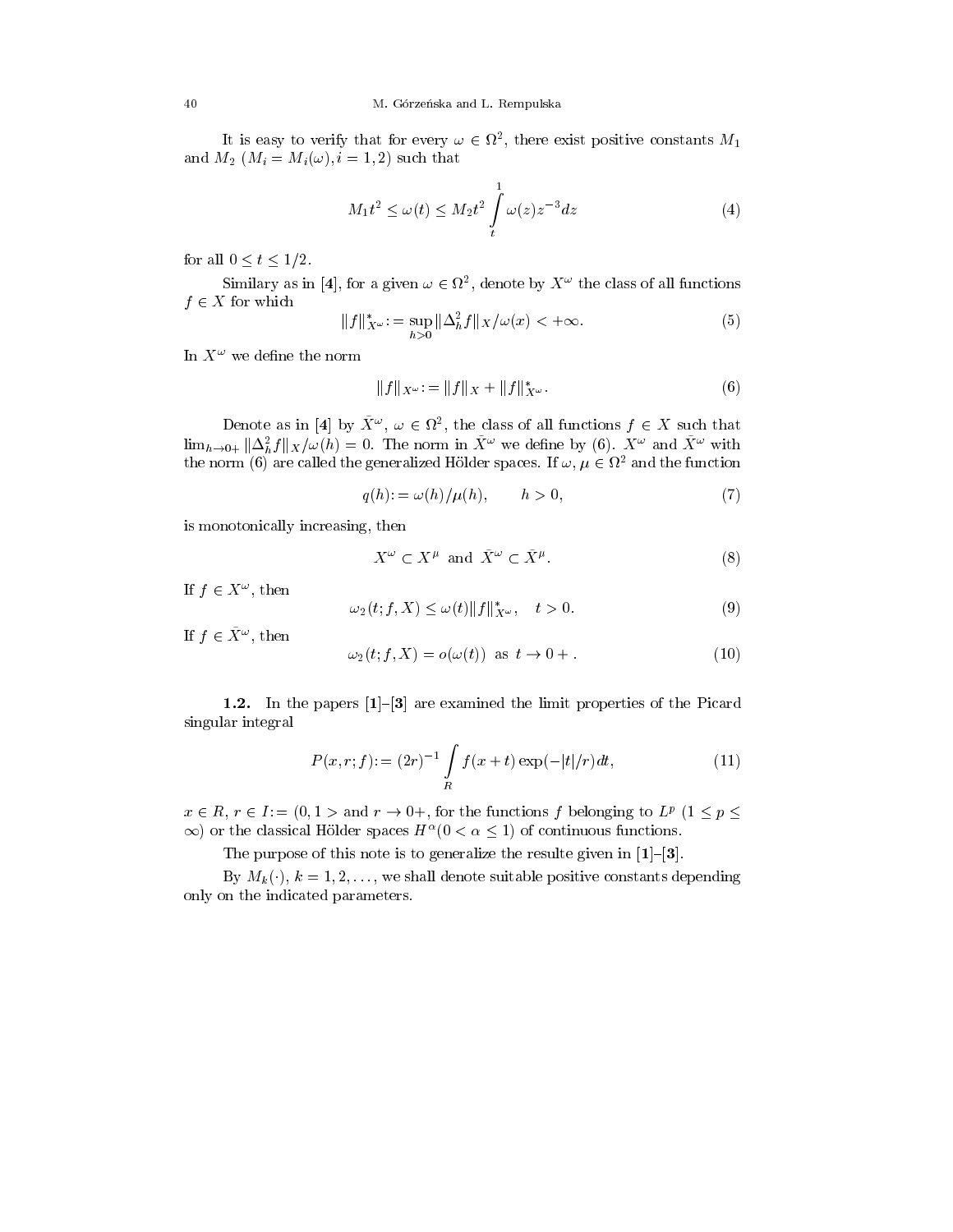2. Auxillary results. In this section we shall give some auxiliary inequalities.

LEMMA 1. If 
$$
f \in X
$$
, then  $||P(\cdot, r; f)||_X \leq ||f||_X$ ,  $r \in I$ .

 $P_{\text{P}}$  Prioring and (11) we have

$$
||P(\cdot, r; f)||_{X} \le ||f||_{X}(2r)^{-1} \int_{R} \exp(-|t|/r) dt
$$

for all  $t \in I$  , we also have

$$
\frac{1}{2r} \int\limits_R \exp(-|t|/r)dt = \frac{1}{r} \int\limits_0^{+\infty} \exp(-t/r)dt = 1,
$$
 (12)

for all r <sup>2</sup> I . Hence the proof is completed.

LEMMA 2. If  $f \in A^-,$  then  $||P(\cdot, r; f)||_{X_\infty} \leq ||f||_{X_\infty}$  for  $r \in I$ , which proves that, for every fixed  $r \in I$ , the function  $P$  (, r, f) also belongs to  $\Lambda$ 

 $P_{\text{F}}$   $P_{\text{F}}$   $P_{\text{F}}$  (5) we have

$$
||P(\cdot, r; f)||_{X^{\omega}}^* = \sup_{h>0} ||\Delta_h^2 P(\cdot, r; f)||_X / \omega(h), \qquad r \in I.
$$

From  $(11)$  and  $(3)$  we get

$$
\Delta_h^2 P(x, r; f) = P(x, r; \Delta_h^2 f) \quad (x \in R, h \in R, r \in I), \tag{13}
$$

which by Lemma 1 gives

$$
\|\Delta_h^2 P(\cdot, r; f)\|_X \le \|\Delta_h^2 f\|_X,
$$

 $r \in I$ ,  $h \in R$ . From this and by (5) we obtain our assertion.

Lemma 1 and Lemma 2 imply the following

COROLLARY 1. If  $f \in X^{\pi}$ , then  $||P(\cdot, r; f)||_{X^{\omega}} \leq ||f||_{X^{\omega}}$  for all  $r \in I$ .

LEMMA 3. If  $f \in A$ , then  $F(T, T, f) \in A$ , for every fixed  $T \in T$ .

Proof. By (13) and Lemma 1,

$$
0 \le \frac{\|\Delta_h^2 P(\cdot, r; f)\|_X}{\omega(h)} = \frac{P(\cdot, r; \Delta_h^2 f)\|_X}{\omega(h)} \le \frac{\|\Delta_h^2 f\|_X}{\omega(h)}
$$

 $(n > 0, r \in I)$ . Hence, by the assumption  $f \in A^+$ , we obtain

$$
\lim_{h\to 0+} \|\Delta_h^2(\cdot,r;f)\|_X/\omega(h)=0,
$$

which proves that  $P(\cdot, r; f) \in \Lambda$ 

It is easy to verify that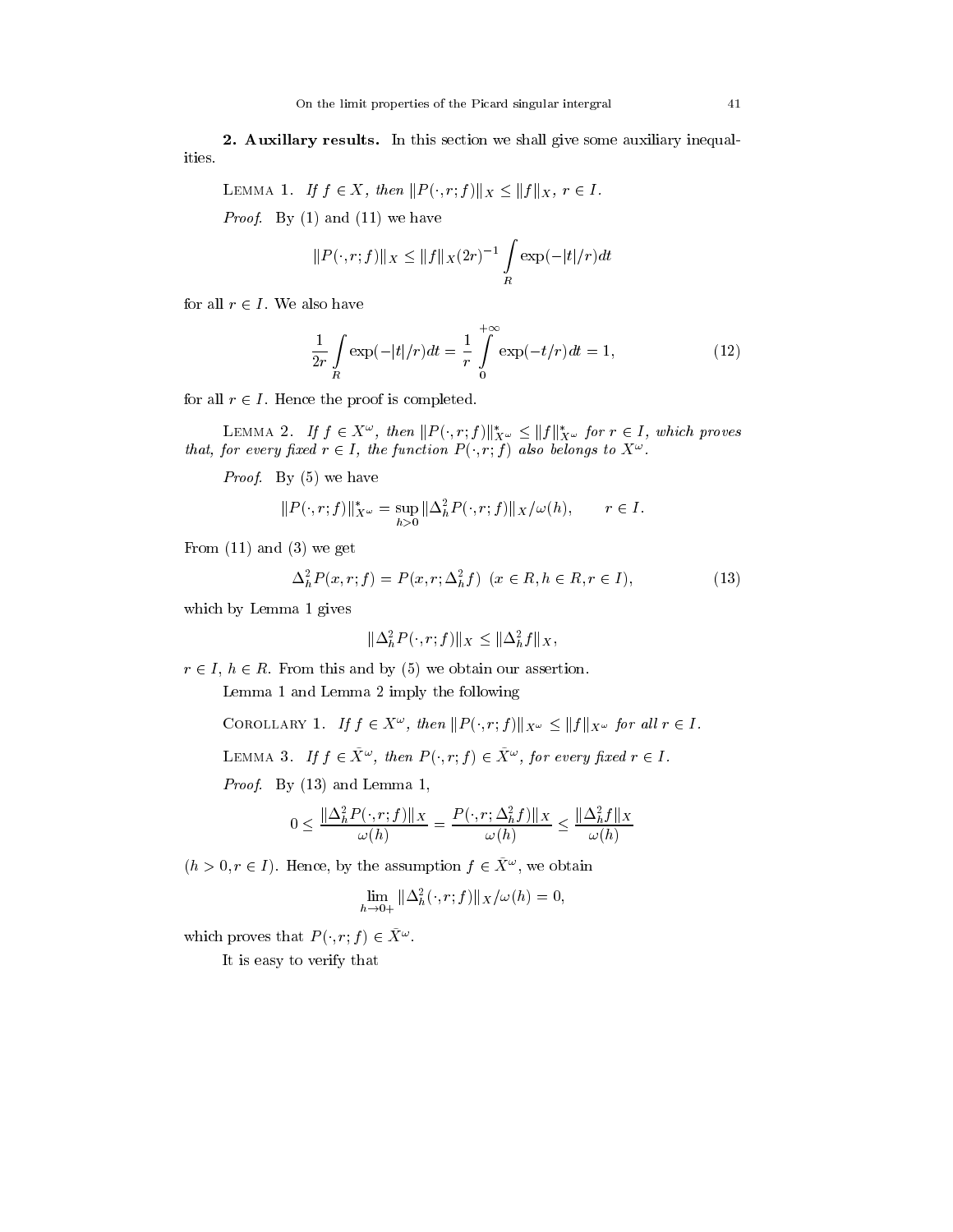LEMMA 4. For  $k = 0, 1, 2, \ldots$  and  $r > 0$  we have

$$
\int\limits_{0}^{+\infty}t^k\exp(-t/r)dt=k!r^{k+1}.
$$

LEMMA 5. If  $f \in A$ , then  $\|0 \mid F(\cdot, r; f)/\sigma x\|$   $\|X \leq \|f\|$   $\|X^r$  for every  $r \in I$ . *From* (11) we get

$$
\frac{\partial^2}{\partial x^2} P(x, r; f) = \frac{1}{2r} \int_R f(t) \left( \frac{\partial^2}{\partial x^2} \exp(-|x - t|/r) \right) dt
$$

$$
= (2r^3)^{-1} \int_R f(x + t) \exp(-|t|/r) dt = r^{-2} P(x, r; f)
$$

for  $x \in R$  and  $r \in T$  . From this and by Lemma 1 we obtain the desired inequality.

## 3. Approximation theorems Let

$$
U(r, x; f) = P(x, r; f) - f(x)
$$
\n(14)

for x <sup>2</sup> R and r<sup>2</sup> I .

3.1. First we shall consider direct approximation problem in the norm of the space X.

THEOREM 1. If  $J \in \Lambda$ , then  $||U(\cdot, r; J)||_X \leq \frac{1}{2}\omega_2(r; J, \Lambda)$  for all  $r \in I$ .

 $P_{\rm F}$  Proof. By (11), (12), (14) and (3), we have

$$
U(x,r;f) = (2r)^{-1} \int\limits_{0}^{+\infty} (\Delta_t^2 f(x)) \exp(-t/r) dt
$$

for all  $x \in R$  and  $r \in T$ . From this and by (1), (2) and the properties of  $\omega_2(\cdot, f, x)$ [5, p. 116] we get

$$
||U(\cdot, r; f)||_X \le (2r)^{-1} \int_0^{+\infty} \omega_2(t; f, X) \exp(-t/r) dt
$$
  

$$
\le (2r)^{-1} \omega_2(r; f, X) \int_0^{+\infty} (\frac{t}{r} + 1)^2 \exp(-t/r) dt
$$

for all  $r \in I$  . Now using Lemma 4, we obtain our thesis.

From Theorem 1 and by (9) we obtain the following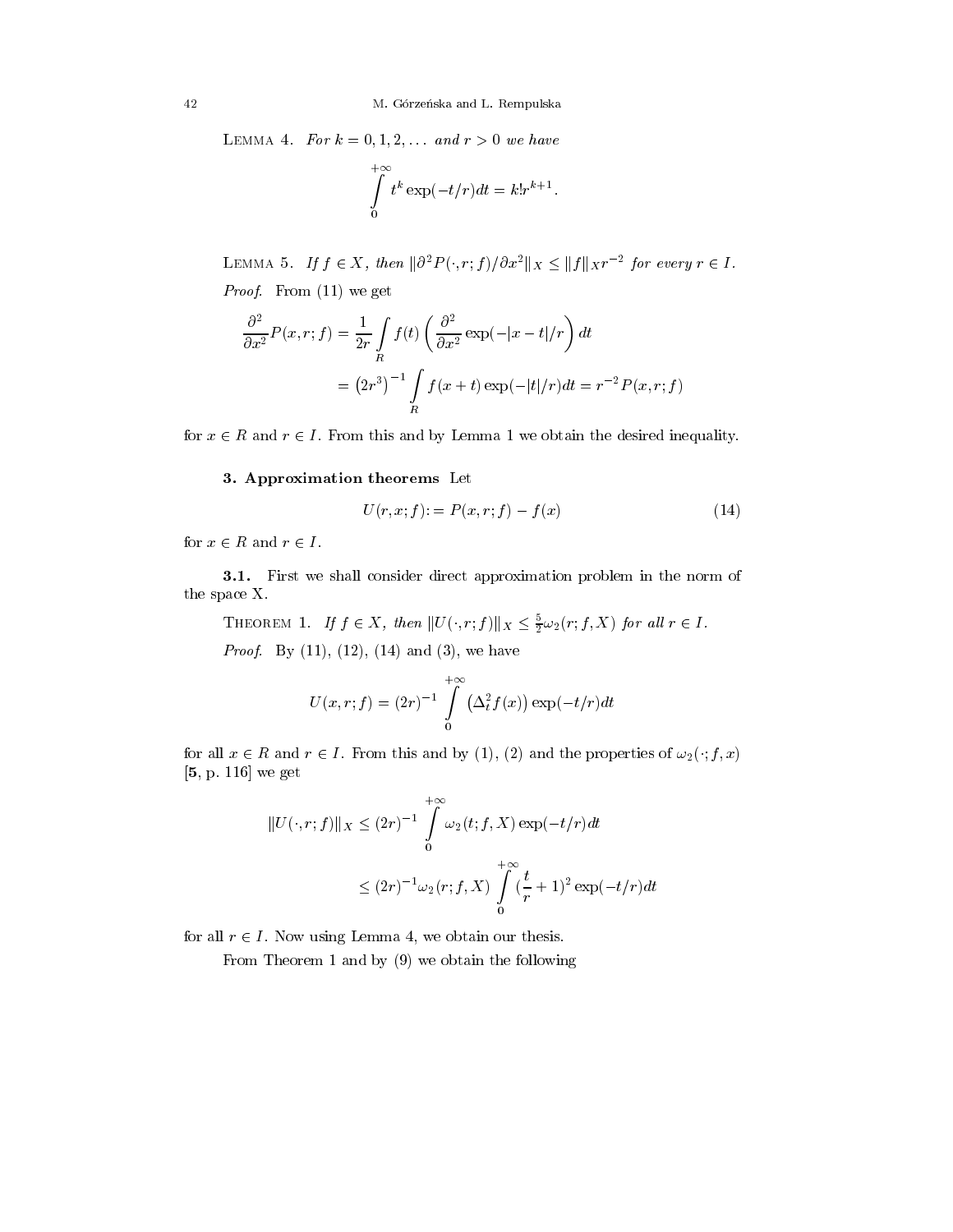COROLLARY 2. If  $f \in X^*$ , then  $||U(\cdot, r; J)||_X \leq \frac{1}{2}||J||_{X^{\omega}}\omega(r)$  for all  $r \in I$ . In the case  $\omega(t) = t^{-}$ ,  $0 < \alpha \leq 2$ , we have  $||U(\cdot, r; J)||_X \leq \frac{1}{2}||J||_X \omega r^{-}$  for all  $r \in I$ .

3.2. In this part we shall give an inverse approximation theorem in the norm X. We shall use the notation (14).

THEOREM 2. Suppose that  $f \in X$  and

$$
||U(\cdot, r; f)||_X \le \omega(r) \tag{15}
$$

for an  $r \in I$ , where  $\omega$  is given function belonging to  $\omega$ . Then

$$
\omega_2(t; f, X) \le M_1^* t^2 \int\limits_t^1 \omega(z) z^{-3} dz \tag{16}
$$

for an  $i \in (0, 1/2)$ , where  $M_1 = M_1(\|f\|_X, \omega)$ .

Proof. We shall apply the Bernstein method [5, p.345]. For every xed integer  $m \geq 2$  we can write

$$
f(x) = P(x, 2^{-1}; f) + \sum_{k=1}^{m-1} \{ P(x, 2^{-k-1}; f) - P(x, 2^{-k}; f) \}
$$
  
+  $f(x) - P(x, 2^{-m}; f), \qquad x \in R.$  (17)

 $\mathcal{A}$ 

Let

$$
v_n(x; f) = P(x, 2^{-n-1}; f) - P(x, 2^{-n}; f) \qquad (n = 1, 2, ...). \tag{18}
$$

From  $(17)$  and by  $(3)$ ,  $(14)$  and  $(18)$  we get

$$
\Delta_h^2 f(x) = \Delta_h^2 P(x, 2^{-1}; f) + \sum_{k=1}^{m-1} \Delta_h^2 v_k(x; f) + \Delta_h^2 U(x, 2^{-m}; f)
$$
  
=:  $A_1(x, h) + A_2(x, h) + A_3(x, h)$ .

for  $x \in R$  and  $n \in R$ . We notice that

$$
\Delta_h^2 P(x, r; f) = \int_{-h/2}^{h/2} \int_{-h/2}^{h/2} \frac{\partial^2}{\partial x^2} P(x + t_1 + t_2, r; f) dt_1 dt_2.
$$

Hence, by Hölder-Minkowski inequality and by Lemma 5, we get

$$
||A_1(\cdot,h)||_X = \left\| \int_{-h/2}^{h/2} \int_{-h/2}^{h/2} \frac{\partial^2}{\partial x^2} P(x+t_1+t_2, 1/2; f) dt_1 dt_2 \right\|_X
$$
  

$$
\leq h^2 ||\frac{\partial^2}{\partial x^2} P(x, 1/2; f) ||_X \leq 4 ||f||_X h^2.
$$
 (20)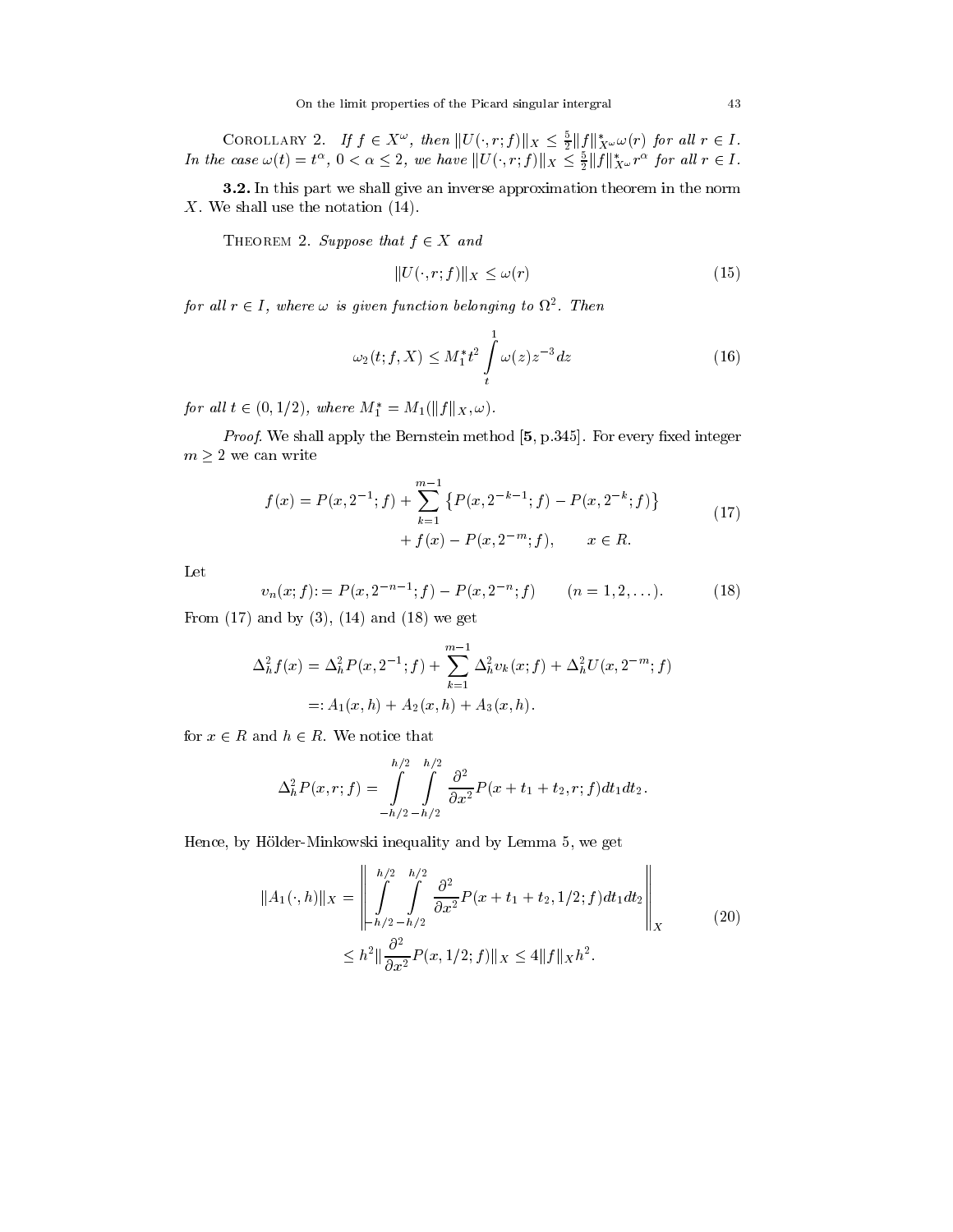From the assumption (15) we have

$$
||A_3(\cdot, h)||_X \le 4\omega(2^{-m}).\tag{21}
$$

From the Fubini theorem if follows that

$$
P(x, 2^{-n-1}; P(\cdot; 2^{-n}; f)) = P(x, 2^{-n}; P(\cdot, 2^{-n-1}; f))
$$

for  $n = 1, 2, \ldots$  and  $x \in R$ . Hence and by (18) we get

$$
v_n(x; f) = P(x, 2^{-n-1}; f(\cdot) - P(\cdot, 2^{-n}; f)) - P(x, 2^{-n}; f(\cdot) - P(\cdot, 2^{-n-1}; f)).
$$

Further, we find

$$
\Delta_h^2 v_n(x; f) = \int_{-h/2}^{h/2} \int_{-h/2}^{h/2} \frac{\partial^2}{\partial x^2} v_n(x + t_1 + t_2; f) dt_1 dt_2,
$$

Hence, by (14) and Lemma 5, we get

$$
||A_2(\cdot,h)||_X \le \sum_{k=1}^{m-1} ||\Delta_h^2 v_k(\cdot;f)||_X
$$
  
\n
$$
\le h^2 \sum_{k=1}^{m-1} \left\{ ||P((\cdot, 2^{-k-1}; U(\cdot, 2^{-k}; f))||_X + ||P((\cdot, 2^{-k}; U(\cdot, 2^{-k-1}; f))||_X \right\}
$$
  
\n
$$
\le h^2 \sum_{k=1}^{m-1} \left\{ ||U(\cdot, 2^{-k}; f)||_X \cdot 2^{2k+2} + ||U(\cdot, 2^{-k-1}; f)||_X \cdot 2^{2k} \right\}.
$$

Now applying the assumptions (14) and (15), and by properties of the function  $\omega \in$   $\iota\iota$ , we obtain

$$
||A_2(\cdot, h)||_X \le h^2 \sum_{k=1}^{m-1} \left\{ 2^{2k+2} \omega(2^{-k}) + 2^{2k} \omega(2^{-k-1}) \right\}
$$
  

$$
\le 5h^2 \sum_{k=1}^{m-1} 2^{2k} \omega(2^{-k}) \le 10h^2 \int_{2^{-m}}^{1/2} \omega(z) z^{-3} dz.
$$
 (22)

Using  $(20)-(22)$  and  $(19)$ , we get

$$
\left\|\Delta_h^2 f\right\|_X \le 4\|f\|_X h^2 + 4\omega \left(2^{-m}\right) + 10h^2 \int\limits_{2^{-m}}^{1/2} \omega(z) z^{-3} dz \tag{23}
$$

for every integer  $m \geq 2$  and  $t \in I$ . Now let  $0 \leq t \leq 1/2$ ,  $m \geq t$  and let  $m$  be an integer such that  $2 \leq t \leq 2$  inen, by properties of  $\omega \in u$ , from (23) and (2) it follows that

$$
\omega_2(t;f,X) \le 4||f||_X t^2 + 4\omega(t) + \frac{5}{2}t^2 \int\limits_t^1 \omega(z) z^{-3} dz.
$$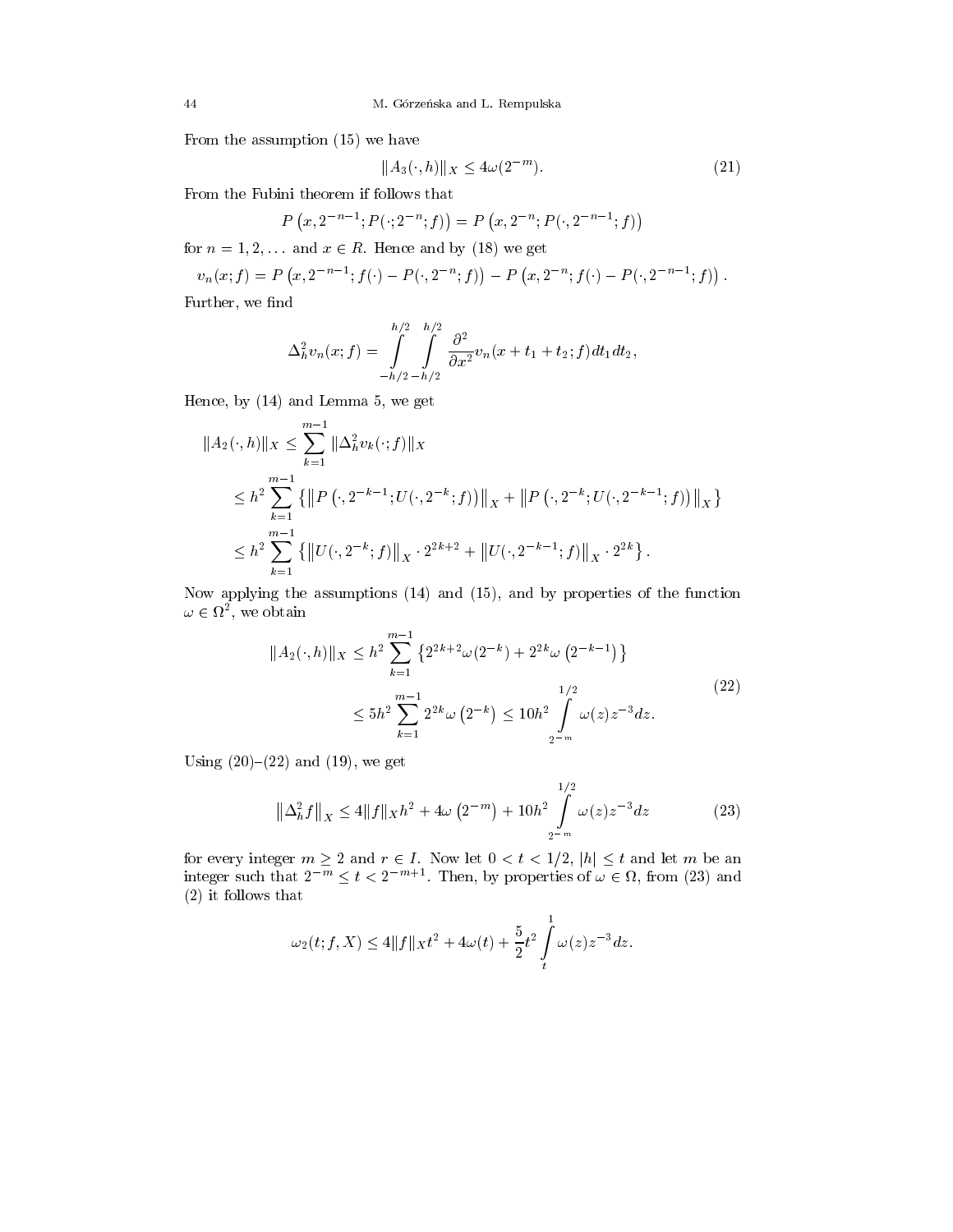Now using  $(4)$ , we obtain  $(16)$ .

In the case  $\omega(n) = M_5(\alpha)n$ ,  $0 < \alpha \leq 2$ , from Theorem 2 we get

COROLLARY 3. If  $J \in \Lambda$  and  $||U(\cdot, T; J)||_X \leq M_5T^{\sim}$ ,  $T \in I$ , where  $0 \leq \alpha \leq 2$ ,

then

$$
\omega(t; f, X) \le M_6(\alpha) \begin{cases} t^{\alpha} & \text{if } 0 < \alpha < 2\\ t^2 |\log t| & \text{if } \alpha = 2, \end{cases}
$$

for an  $0 \leq t \leq 1/2$ .

**3.3.** Now we shall examine the limit properties of  $P(\cdot, r; f)$  in the Hölder norms.

**THEOREM 3.** Suppose that  $\omega, \mu \in \Omega$  and the function  $q(\cdot)$  defined by (1) is monotonicatly increasing for  $n > 0$ . If  $f \in A$ , then

$$
||U(\cdot, r; f)||_{X^{\mu}} \le M_6(\mu) ||f||_{X^{\omega}}^* q(r) \tag{24}
$$

for all  $r \in I$ , where  $M_6(\mu) = \frac{1}{2}\mu(1) + 12$ .

*Proof.* By our assumptions and (8) we have  $P(\cdot, T; f) \in \Lambda^r$  for every  $r \in I$ . Hence the function  $U(\cdot, T; f)$  ( $T \in I$ ) defined by (14), belongs to  $\Lambda^F$  and by (6) we have

$$
||U(\cdot,r;f)||_{X^\mu}=||U(\cdot,r;f)||_X+||U(\cdot,r;f)||^*_{X^\mu}
$$

for every  $r \in I$  . Using Corollary 2, we get

$$
||U(\cdot, r; f)||_X \le \frac{5}{2} ||f||_{X^\omega}^* \mu(1) q(r), \quad r \in I.
$$

Dy (5), for every  $r \in I$ , we have

$$
||U(\cdot,r;f)||_{X^{\mu}}^{*} \leq \sup_{h>r} \frac{||\Delta_{h}^{2}U(\cdot,r;f)||_{X}}{\mu(h)} + \sup_{0
$$

Since  $\left\|\Delta_h^2 U(\cdot,r;f)\right\|_X \leq 4 \left\|U(\cdot,r;f)\right\|_X$  and by Corollary 2, we get

$$
S_1(r) \le 4(\mu(r))^{-1} ||U(\cdot, r; f)||_X \le 10||f||^*_{X^\omega} \cdot q(r), \quad r \in I.
$$

From (5), (14) and (15) it follows that  $\Delta_h^{\pi}U(x,r;J) = F(x,r;\Delta_h^{\pi}J) - \Delta_h^{\pi}J(x)$  for  $x \in R$ ,  $h \in R$  and  $r \in I$ . Hence, by Lemma 1, we get

$$
\left\|\Delta_h^2 U(\cdot, r; f)\right\|_X \leq \left\|P(\cdot, r; \Delta_h^2 f)\right\|_X + \left\|\Delta_h^2 f\right\|_X \leq 2 \left\|\Delta_h^2 f\right\|_X, \ r \in I.
$$

Consequently,

$$
S_2(r) \le 2 \sup_{0 < h \le r} \frac{\|\Delta_h^2 f\|_X}{\mu(h)} = 2 \sup_{0 < h \le r} q(h) \frac{\|\Delta_h^2 f\|_X}{\omega(h)} \le 2 \|f\|_{X^\omega}^* q(r) \quad \text{for } r \in I.
$$

Summing up, we obtain (24).